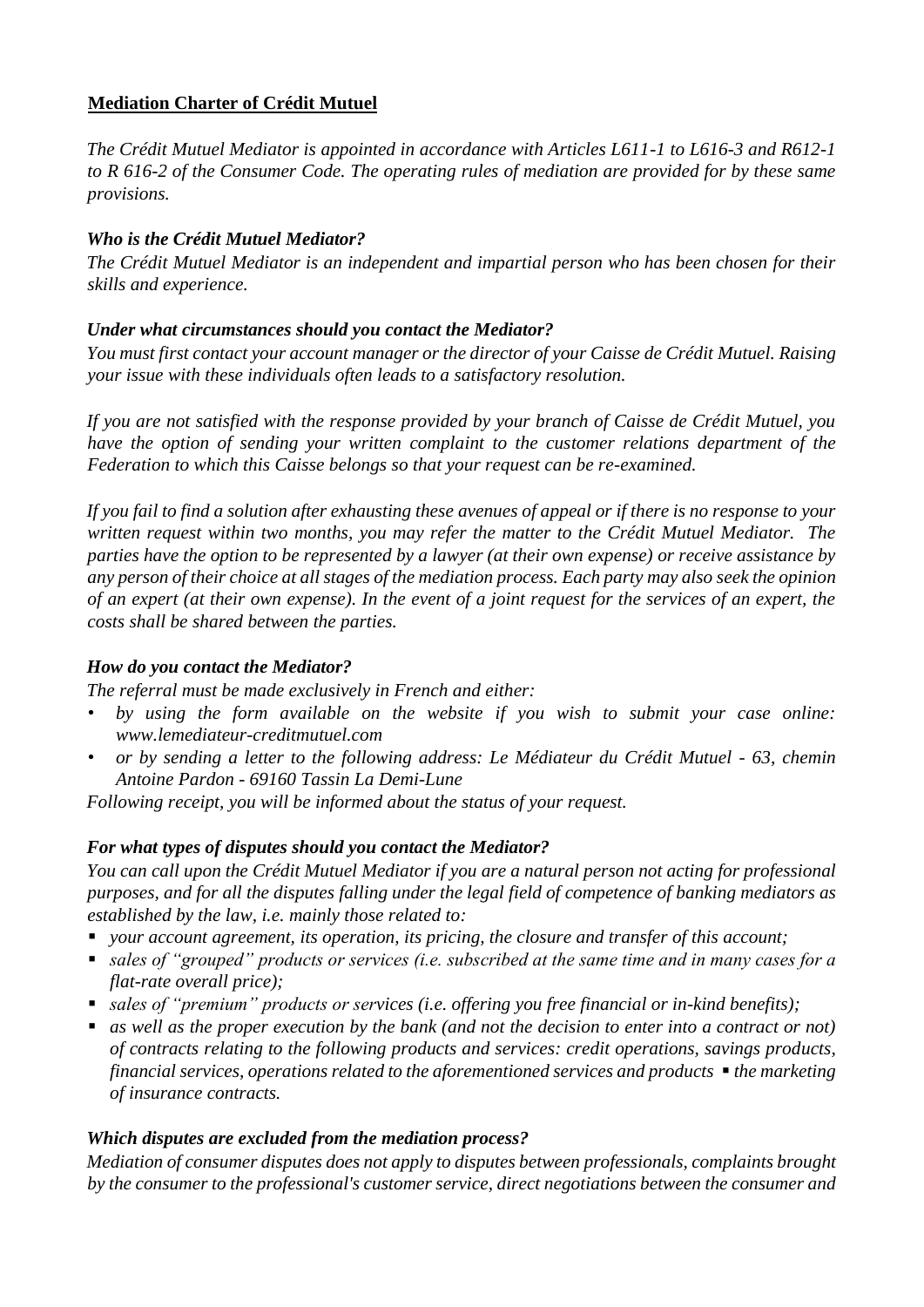*the professional, attempts at conciliation or mediation ordered by a court before which a consumer dispute is brought, and proceedings brought by a professional against a consumer.* 

*Disputes relating to the management of insurance contracts do not fall within the jurisdiction of the Crédit Mutuel Mediator, but that of the Insurance Mediator.* 

*For these disputes, you should contact the quality or customer relations departments of the Crédit Mutuel Federations or the company concerned. In certain cases, another mediator may be called upon (e.g. the Insurance Mediator or the Ombudsman of the Financial Markets Authority). The Mediator will keep you informed.* 

## *Is referral to the Mediator free of charge?*

*Yes, the procedure is free.* 

## *How is the mediation procedure carried out?*

### ■ *Admissibility of the file*

*A dispute cannot be examined by the mediator when:* 

- o *you have not tried to resolve your dispute beforehand directly with the professional by submitting a written complaint in accordance with the terms and conditions provided, where applicable, in the contract;*
- o *your request is manifestly unfounded or abusive;*
- o *your dispute has been previously examined or is being examined by another mediator or by a court;*
- o *your request to the mediator was made more than one year later than the written complaint to your bank or the company concerned;*
- o *your dispute does not fall within the competence of the Mediator.*

*The consumer shall be informed by the Mediator, within three weeks of receipt of his file, of the rejection of his/her mediation request.* 

#### ▪ *Mediation process*

*If your referral is admissible and upon receipt of the documents on which your request is based, the Mediator shall inform you, either electronically or by post, of the opening of the mediation procedure and its start date. You will be reminded that the parties may withdraw from the process at any time. The Mediator shall, at the request of one of the parties, transmit all or part of the documents in the case.* 

*The Mediator is free to receive the parties together or separately.* 

*In the event of any circumstances liable to affect their independence or impartiality or liable to create a conflict of interest, the Mediator will immediately inform the parties of their right to object to the continuation of his assignment. If one of the parties consequently refuses to continue the mediation, the Mediator's assignment shall be terminated. The mediator will no longer be able to receive any instructions from the parties.* 

## *What is the Mediator's response time?*

*You will receive the Mediator's proposal by post within no more than 3 months following receipt of your enquiry. This period may be extended in the event of a complex dispute.* 

## *How will I find out about the Mediator's recommendation?*

*After having studied, analysed and collected any additional information, where necessary, from you and your Caisse, the Mediator will put forward a solution to the parties to settle the dispute, in the absence of an amicable agreement between the parties concerned. The Mediator shall send the answer to you and to your Caisse, electronically or by post.*